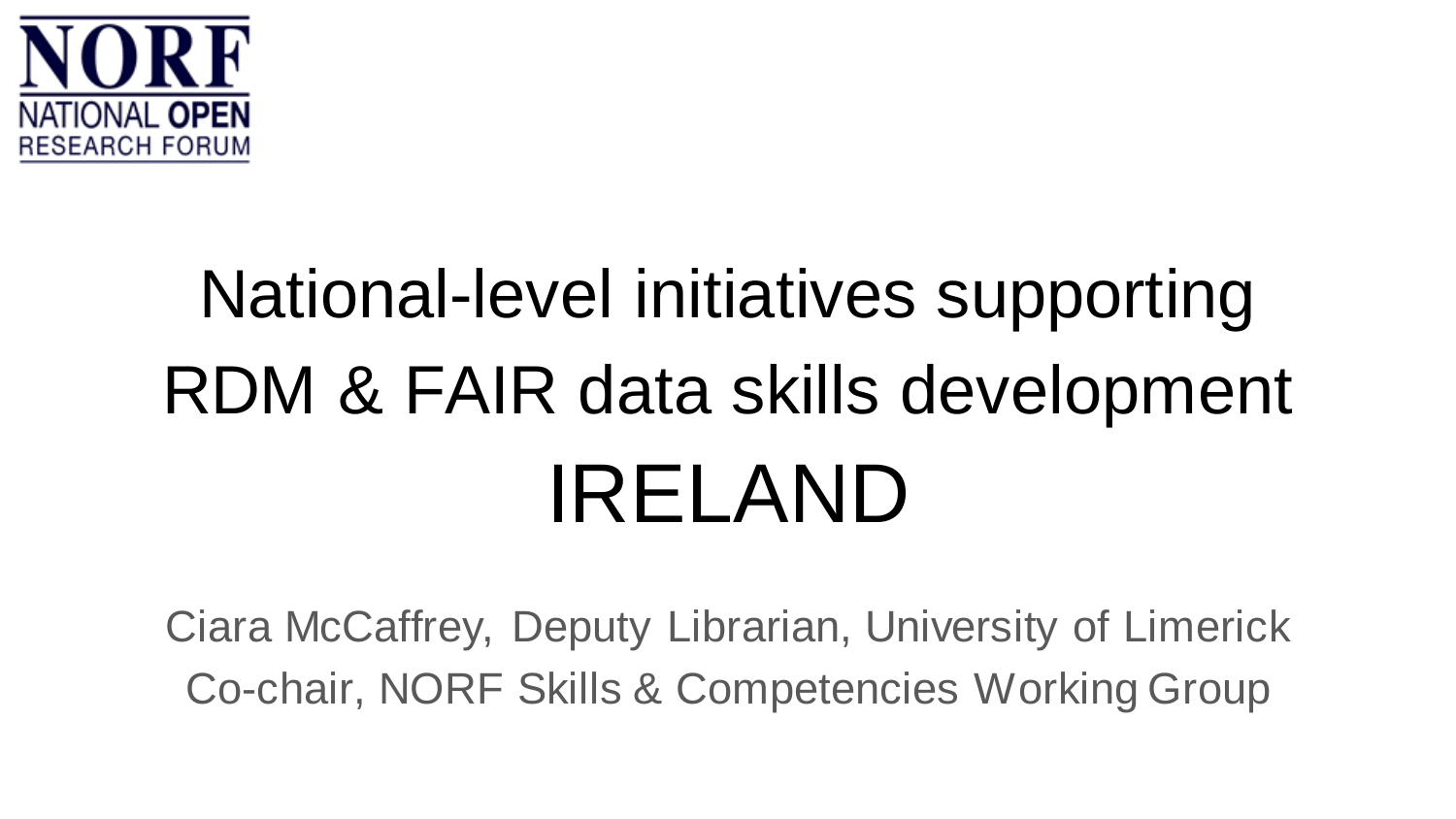### National Open Research Forum (NORF.ie)

Established in 2017

Published *National Framework on the Transition to an Open Research Environment* in 2019

Set up Working Groups in 2020

- Open Access
- **FAIR Data**
- **Infrastructures**
- Incentives & Rewards
- **Skills & Competencies**

Overall objective: Develop a National Action Plan for the transition to an open research environment

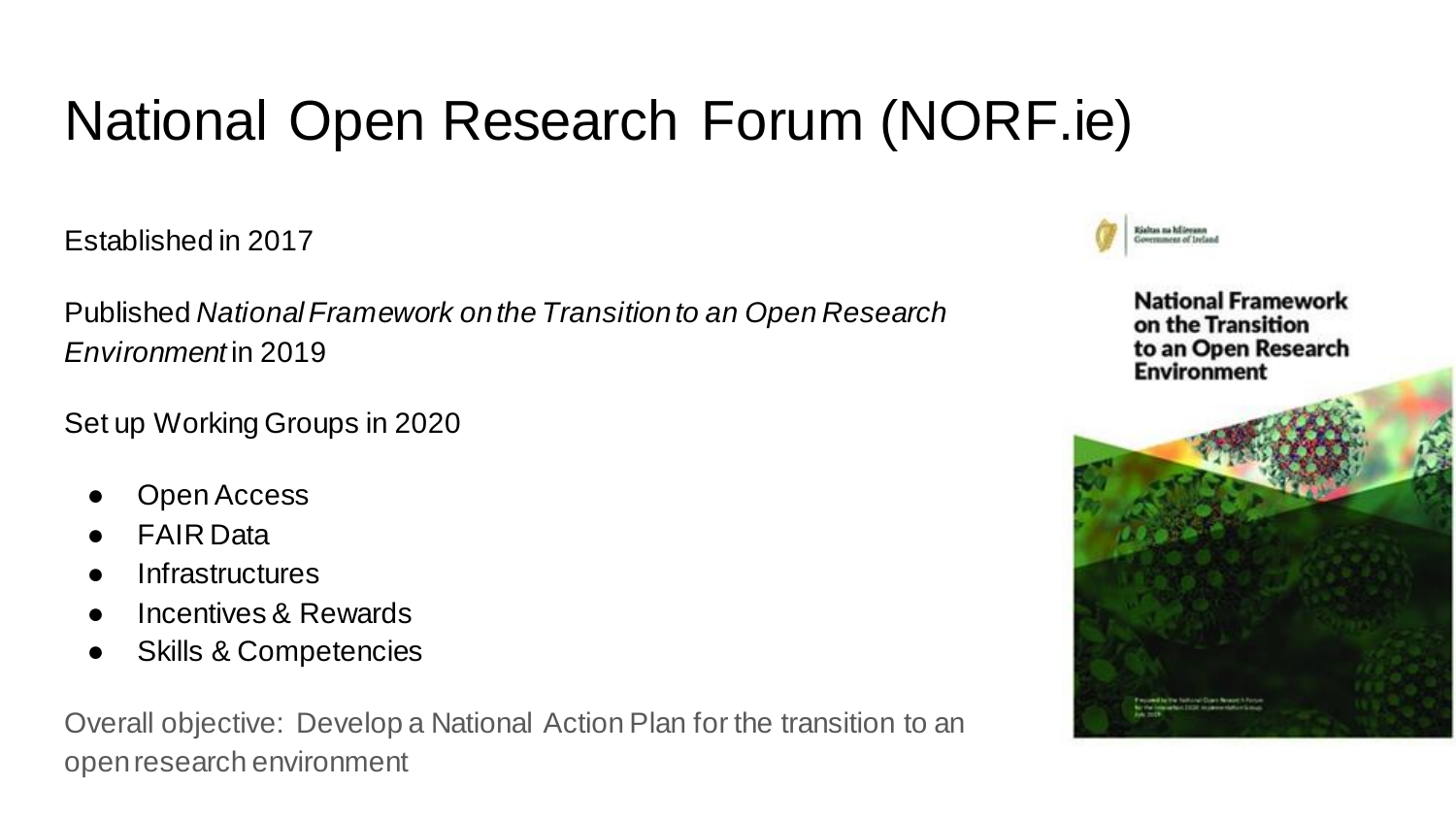## NORF Skills & Competencies Working Group



Areas of Focus

- 1. Standardised framework for Open Research skills
- 2. Accreditation of training programmes
- 3. National Open Research training programme

**Workplan** 

- 1. Landscape scan complete
- 2. Policy briefing papers in progress
- 3. National action plan recommendations -to do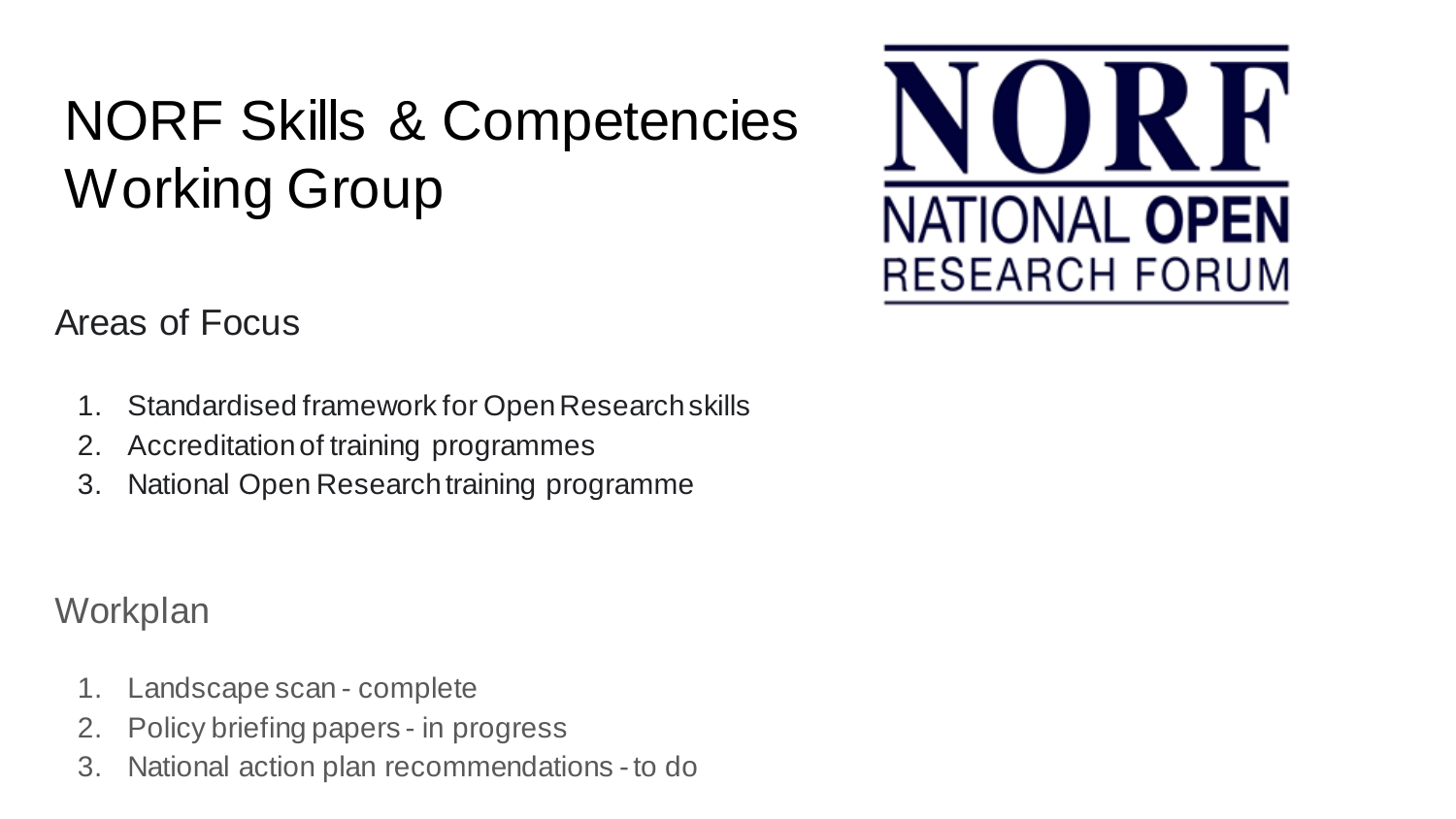

#### National landscape scan

#### **International scan**

EOSC Skills & Training Working Group 2021 report, FAIRsFAIR 2020 Briefing on Competences, EU Commission 2017 report, LIBER, LERU, UNESCO

#### **National skills survey**

Asked respondents to describe Open Research training activity in their institutions

23 responses (35% universities, 39% IoTs, 13% colleges, 13% research bodies)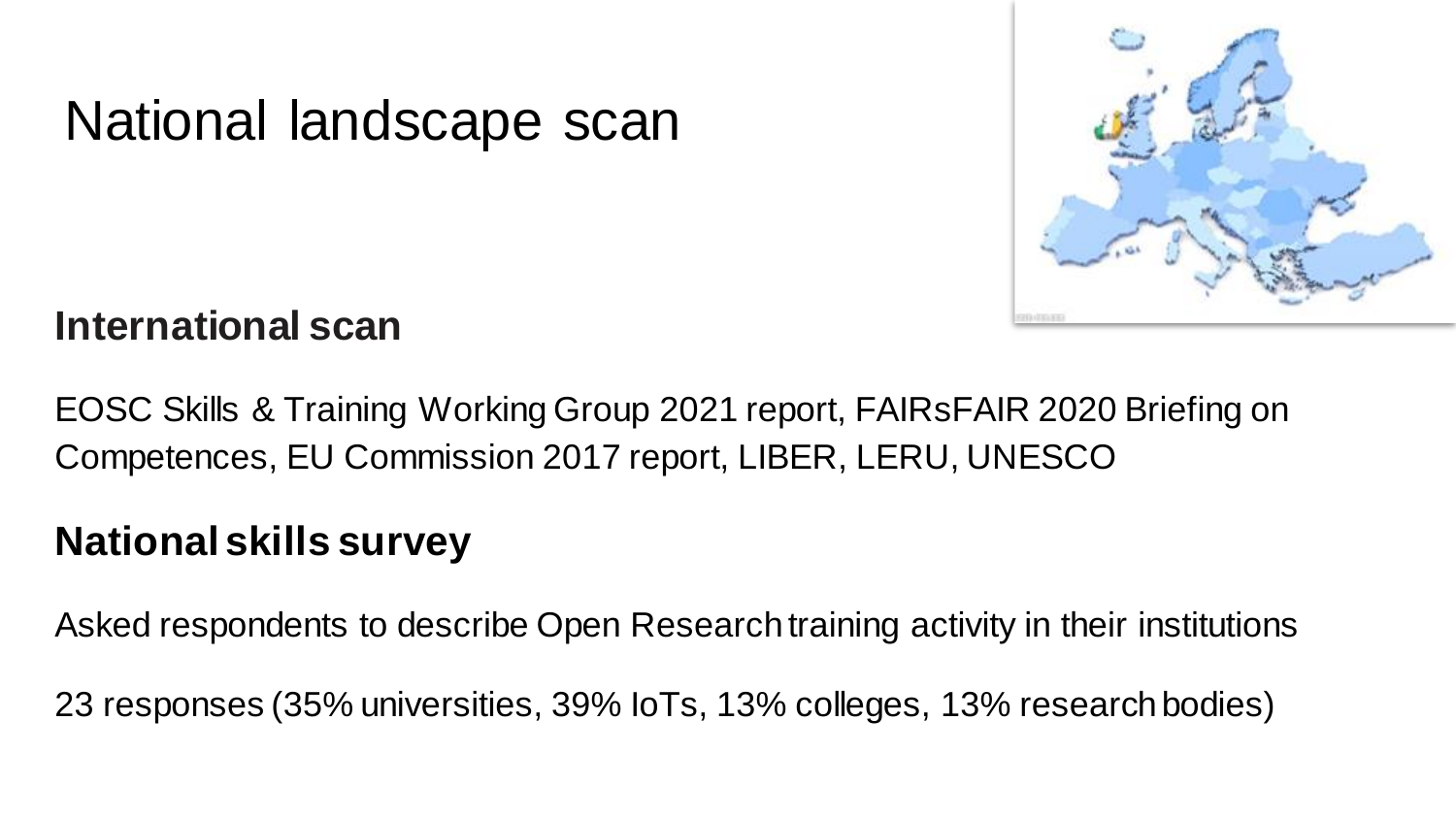### Open Research Skills Activity in Ireland



- All institutions provide Open Research training in some form
- Libraries & librarians are taking the lead, good degree of collaboration with other units
- Skills: research skills, OA publishing, FAIR data & DMPs, research integrity, responsible metrics, copyright & licensing
- Resources: FOSTER+ toolkit, Mantra, Epigeum, publisher-provided, in-house materials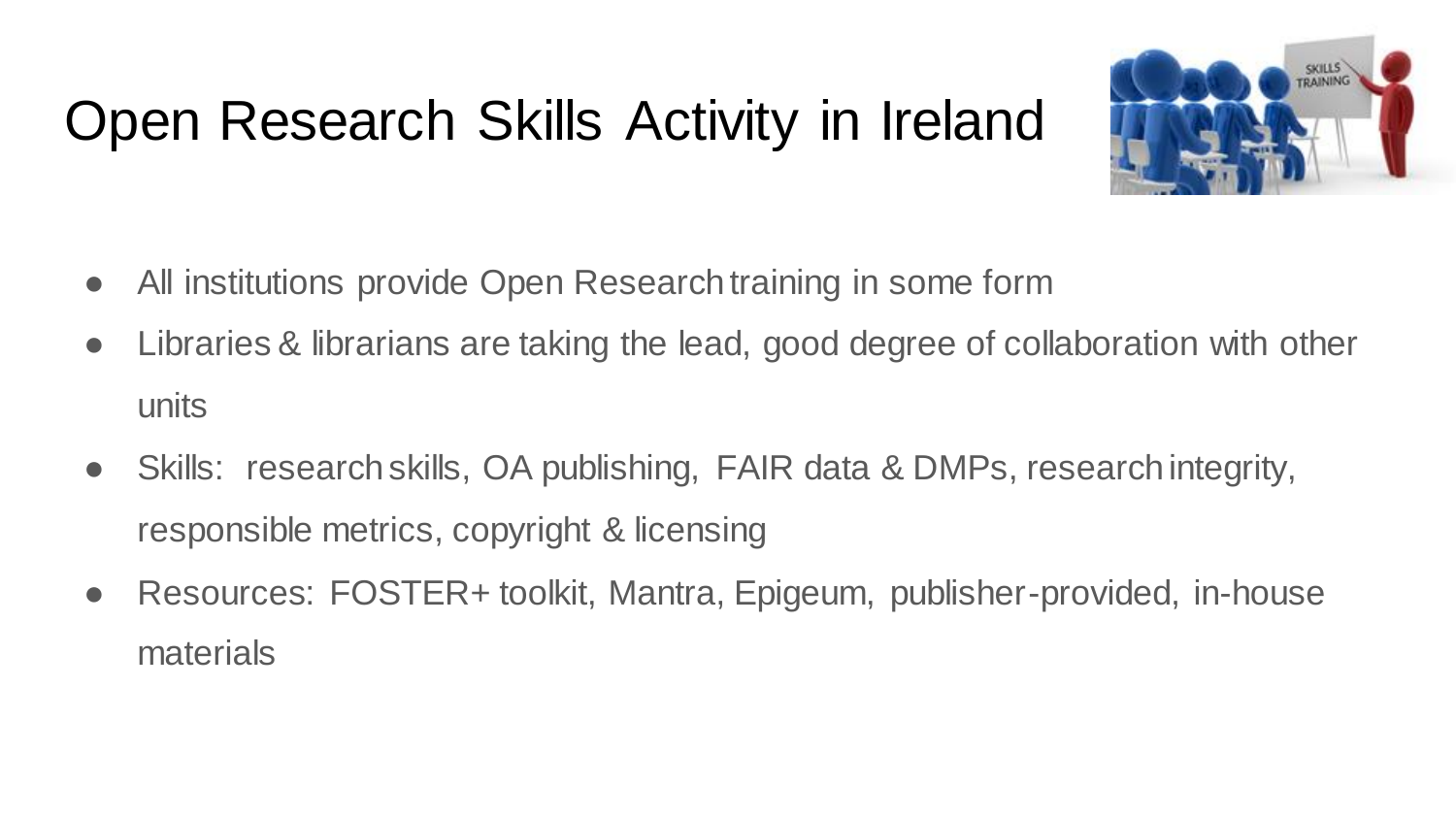### Key challenges and gaps



- Fragmented and uncoordinated approach institutionally and nationally
- Lack of resources financial, staffing, structural
- Lack of a strategic focus at senior management levels when it comes to OR
- In the absence of new posts, upskilling existing staff is a challenge
- Difficulty engaging researchers with open science skills development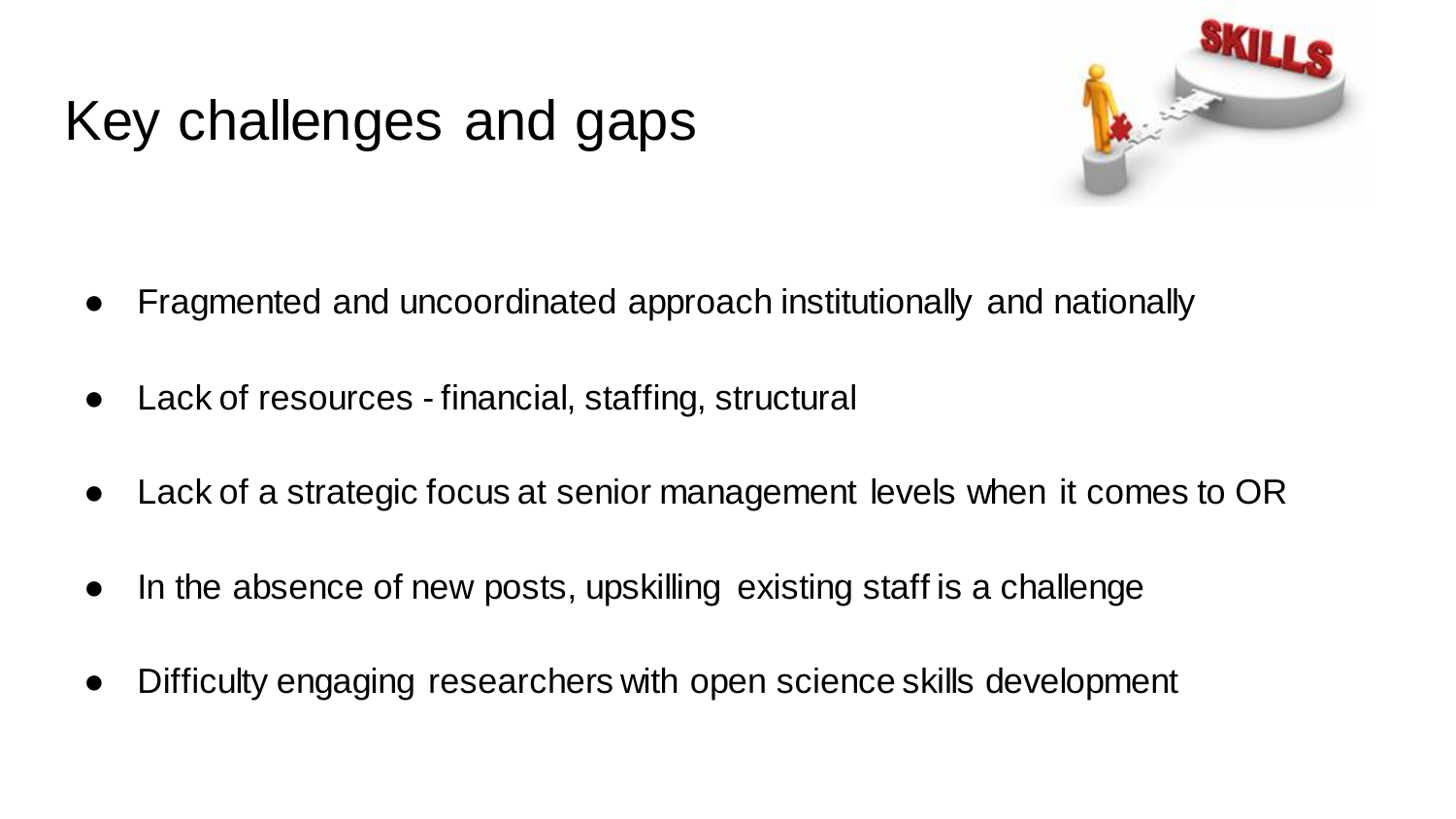### Where do we go from here?

Developing policy briefs

- **Accreditation** 
	- ECTS accredited modules, digital badges
- **Frameworks** 
	- FOSTER, FAIRsFAIR, ARDC, EOSC
- Approaches to national training
	- National & international examples, i.e. Carpentry, CODATA-RDA, The **Netherlands**